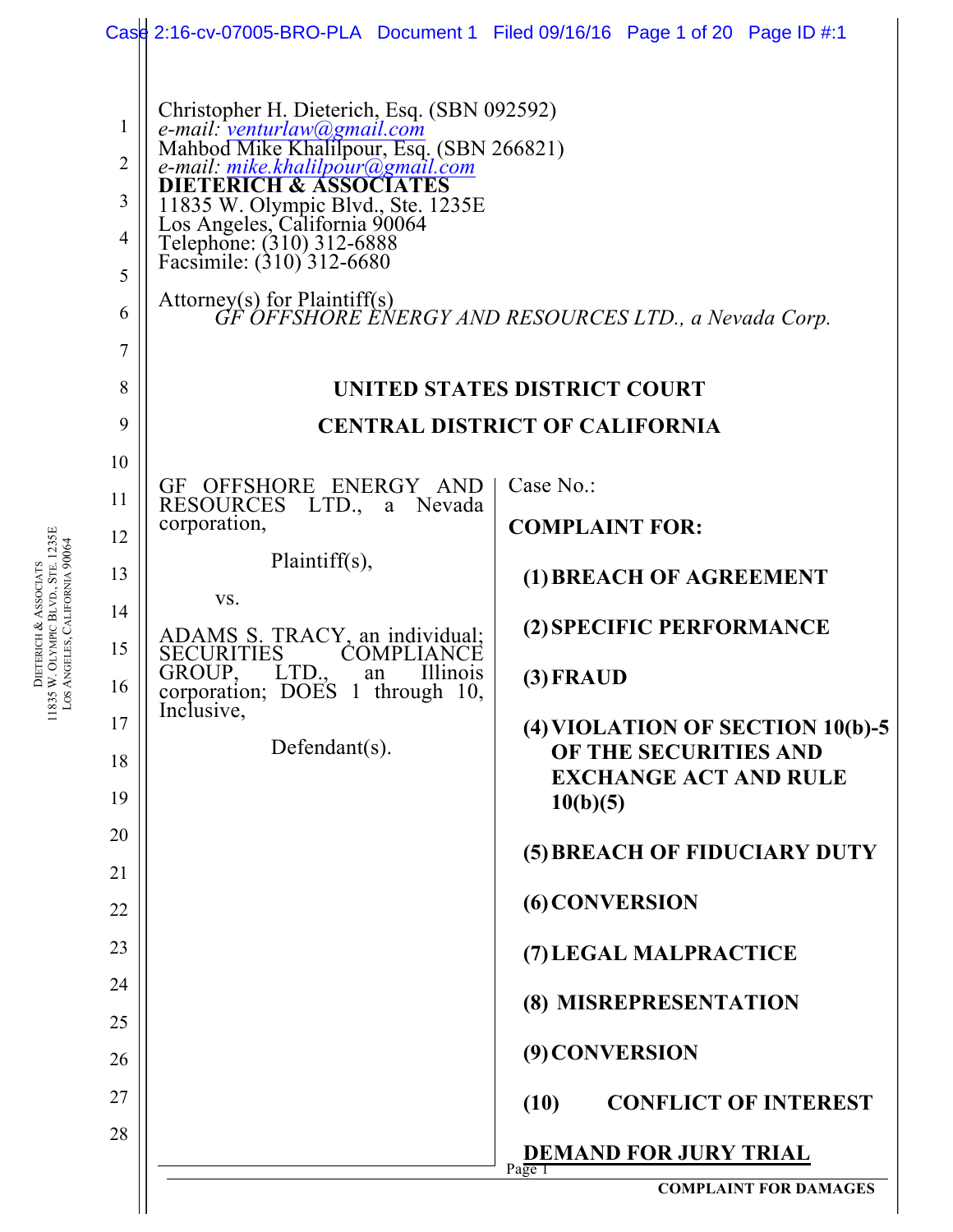Plaintiff GF OFFSHORE ENERGY AND RESOURCES, LTD., a Nevada Limited Liability Company, hereby alleges in its Complaint for damages, as more fully set forth below. The factual allegations set forth herein, have evidentiary support or, to the extent they are contained in a paragraph made upon information and belief, likely will have evidentiary support after a reasonable opportunity for further investigation or discovery.

### **PARTIES**

1. Plaintiff GF OFFSHORE ENERGY AND RESOURCES, LTD. (hereinafter referred to as "GF OFFSHORE") is, and was at all times mentioned herein, a corporation duly organized under the laws of the State of Nevada, having its principal place of business in Malaysia, with offices in Nevada.

2. Defendant Adam S. Tracy ("Tracy") is, and was at all times mentioned, an individual operating in Chicago, Illinois and in Beverly Hills, California. Tracy is a licensed lawyer, approved for practice in Illinois, Michigan and certain Federal Courts.

16 16 17 17 18 18 19 19 20 20 21 21 22 22 23 23 24 24 25 25 26 26 27 27 3. GF OFFSHORE is informed and believes, and based thereon alleges, that Securities Compliance Group ("SCG"), is an Illinois corporation, was and is the alter-ego of Tracy and that Tracy, at all relevant times, dominated, influenced and controlled Securities Compliance Group; that at all times herein mentioned, there existed and exists, a unity of ownership and management between them; that the individuality and separateness of SCG and Tracy is non-existent; that SCG was, and is, a mere shell and naked framework which Tracy, through Securities Compliance Group used to conduct his affairs; that the assets of Tracy and Securities Compliance Group were and are intermingled with the other to suit each other's convenience; that SCG has failed to observe corporate formalities in the conduct of its business, and that SCG was, and remains, inadequately capitalized; and that an injustice and fraud upon GF OFFSHORE will result if the theoretical

1 1

2 2

3 3

4 4

5 5

6 6

7 7

8 8

9 9

10 10

11 11

12 12

13 13

14 14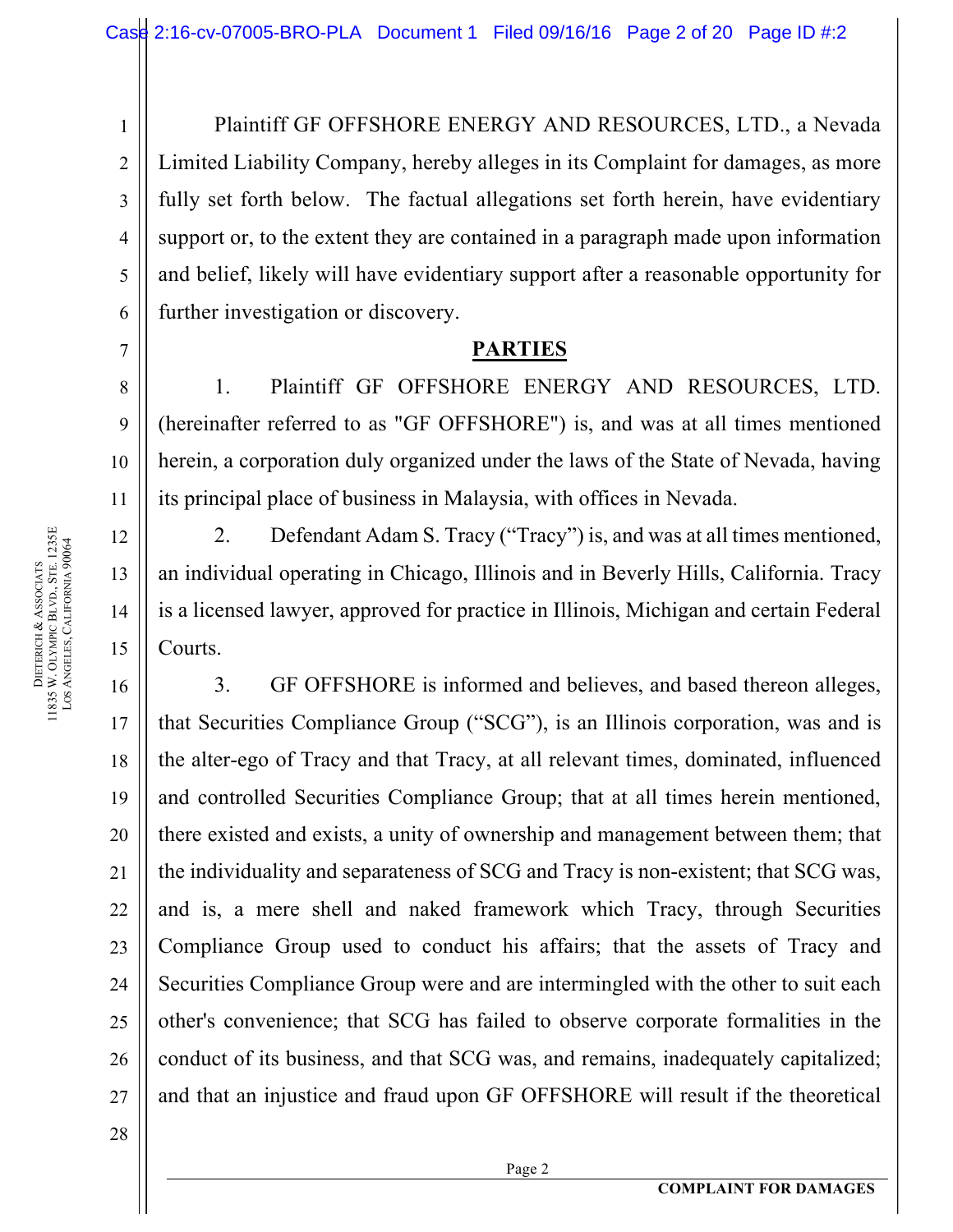separateness of SCG is not disregarded and Tracy and SCG held responsible for the sums and relief herein sought.

1 1

2 2

3 3

4 4

5 5

6 6

7 7

8 8

9 9

10 10

11 11

12 12

13 13

14 14

15 15

16 16

17 17

18 18

19 19

20 20

21 21

22 22

23 23

24 24

4. GF OFFSHORE is informed and believes, and based thereon alleges, that the Individual Defendant and his associates, by reason of their direct and substantial management positions and responsibilities during the time relevant to this Complaint were "controlling persons" of SCG within the meaning of Section 20 of the Exchange Act, had the power and influence to control SCG, and exercised such control to cause SCG to engage in the violations and improper practices complained of herein.

5. GF OFFSHORE is informed and believes, and based thereon alleges, that at all times herein mentioned the Individual Defendants were the agents and/or employees of SCG, and in doing the things hereinafter alleged, were acting within the course and scope of such agency and/or employment; that in doing the acts and omissions herein alleged, each defendant acted with the knowledge, permission, and consent of every other defendant; and that each defendant aided and/or abetted the other defendants in the acts and omissions alleged herein.

6. Plaintiff is ignorant of the true names and capacities of defendants sued herein as Does 1 through 10, inclusive, and therefore sues said defendants by such fictitious names. Plaintiff GF OFFSHORE will amend this complaint to allege the true names and capacities of said defendants when they are ascertained. Plaintiff GF OFFSHORE is informed and believes and, on that basis, alleges that each of the fictitiously named defendants is responsible in some manner to pay the obligations described herein, and that Plaintiffs' losses as alleged herein were proximately caused by said defendants' conduct.

25 25 26 26 7. Unless otherwise specified, Defendant TRACY, SCG, and DOES 1-10 will be referred collectively herein simply as "Defendants."

27 27 ///

///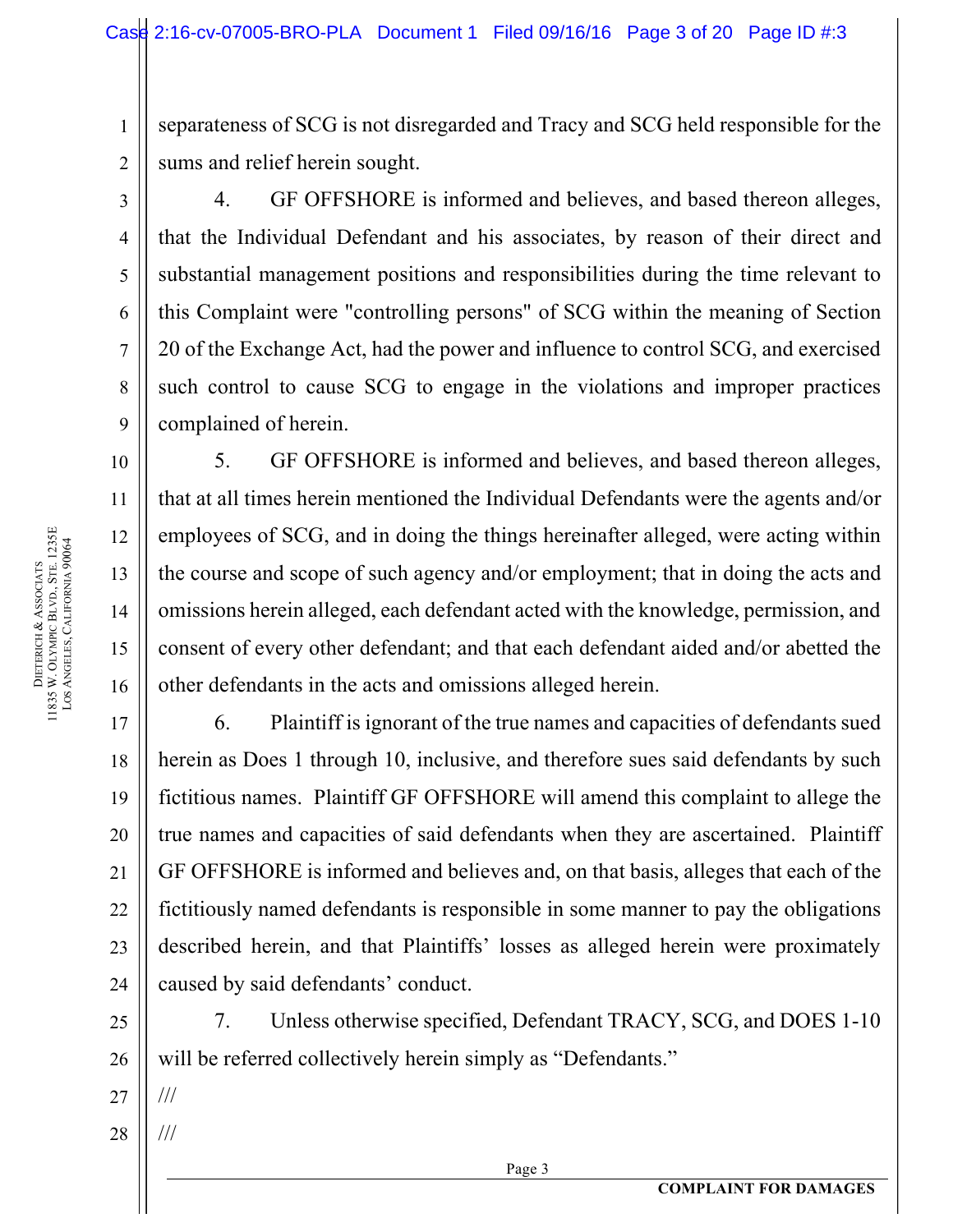#### **JURISDICTION AND VENUE**

8. This Court has jurisdiction over this matter under 28 U.S.C. § 1332 in that there is complete diversity between the parties and the amount in controversy exceeds \$75,000, exclusive of interests and costs. Further, this Court has subject matter jurisdiction over the action pursuant to  $\S 27$  of the Securities Exchange Act of 1934 (hereinafter referred to as the "Exchange Act"), 15 U.S.C. section 78aa and 28 U.S.C. section 1331 (federal question).

9. This Court has jurisdiction over the subject matter of this action pursuant to 28 U.S.C. § 1331 and § 27 of the Exchange Act (15 U.S.C. §78aa).

10. This Court has Supplemental Jurisdiction over the California State law violations pursuant to 28 U.S.C. § 1367.

11. Venue is proper in this Court pursuant to 28 U.S.C. §1391(a) and §27 of the Exchange Act (15 U.S.C. §78aa) because many of the acts, omissions, and practices complained of herein occurred in substantial part in this District. Defendants' firm is located in this District, and Defendants Adam S. Tracy and Securities Compliance Group Ltd. have a principal place of business in this District, transact substantial business here, and many of the acts, transactions, and occurrences alleged below, occurred in this district.

#### **FIRST CLAIM FOR RELIEF**

#### *(Breach of Agreement to Deliver the Control of China Ivy*

#### *Against All Defendants)*

12. GF OFFSHORE refers to the allegations contained in Paragraphs 1 through 11 of this Complaint, inclusive, and by reference thereto, incorporates the same herein as though fully set forth.

25 25 26 26 27 27 28 28 13. Tracy is a lawyer, licensed in Illinois and Michigan, operating a business and/or law firm (Securities Compliance Group, Ltd.), with offices in Wheaton, Illinois and Beverly Hills, California, dealing, at times, in the securities of small or micro-cap trading public companies, sometimes as a lawyer and

1 1

2 2

3 3

4 4

5 5

6 6

7 7

8 8

9 9

10 10

11 11

12 12

13 13

14 14

15 15

16 16

17 17

18 18

19 19

20 20

21 21

22 22

23 23

24 24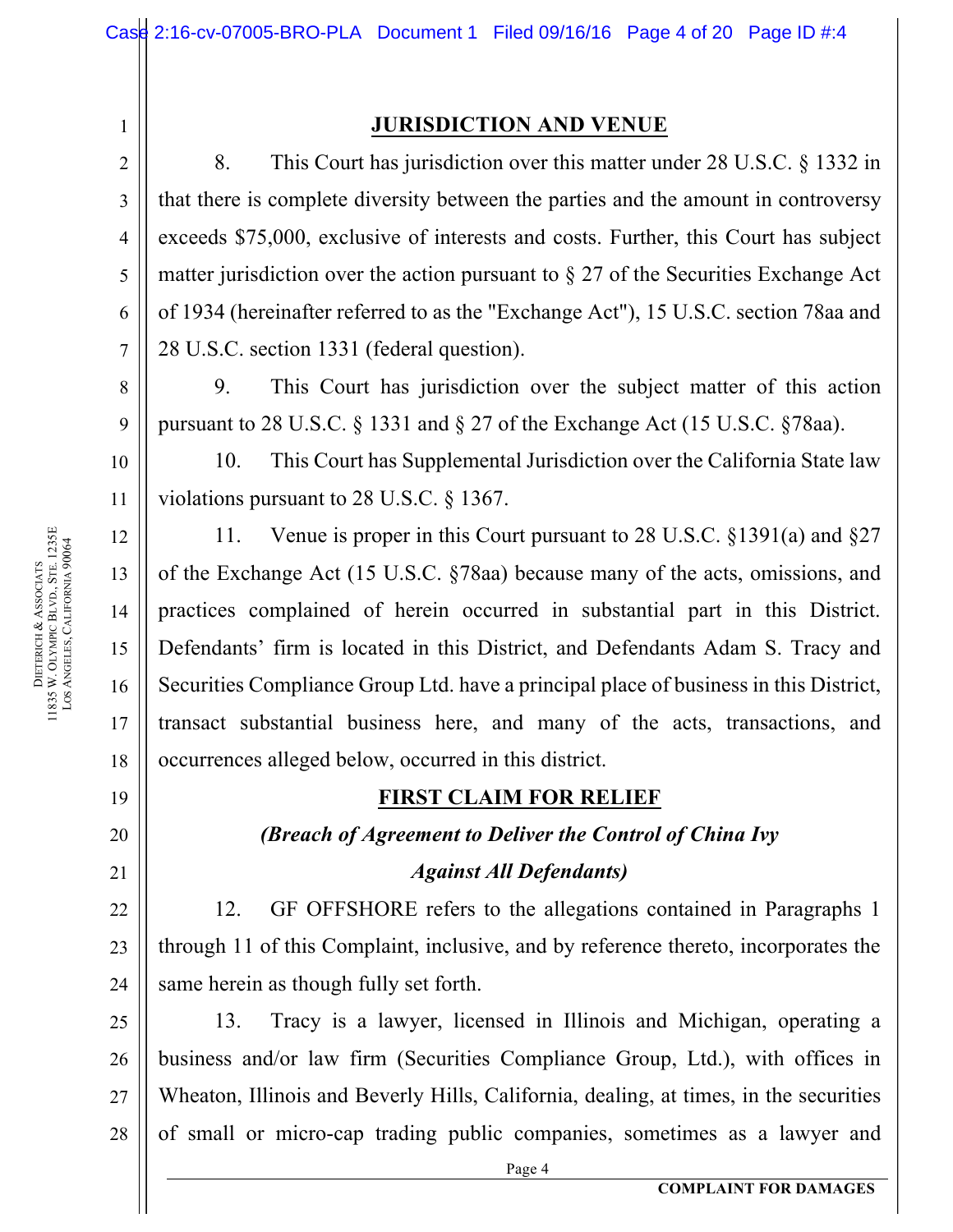sometimes as a shareholder, or an alleged shareholder of those companies. Tracy advertises that the SCG firm is "*The Entrepreneur's Accelerator*" and that it assists fledgling companies in listing their securities in the over-the-counter market, or aids them in their compliance with various regulatory issues that arise for public companies, to include liaison with the Securities and Exchange Commission ("SEC") and can assist them in becoming publicly traded if they are private. Their web site proclaims:

*Our business attorneys are dedicated to finding exclusive, efficient, and highly effective solutions for our clients. As experienced securities attorneys in Illinois, California and surrounding areas, we have the privilege of serving the legal needs of businesses in Wheaton and Beverly Hills, Chicago and Los Angeles.*

*From our offices in Wheaton and Beverly Hills, we assist clients nationwide with matters involving business law, corporate law, and securities law. The decision to become a publicly traded company or entity requires significant planning and coordination, and our firm is particularly adept at taking preventive measures to protect your rights, assets, and interests during every stage of business development.* 

In consideration for SCG's or Tracy's services, these incipient companies typically compensate Tracy for his services in cash and sometimes in capital stock of the companies themselves.

24 24 25 25 26 26 27 27 28 28 14. China Ivy School, Inc. ("China Ivy") is a corporation, chartered under the laws of Nevada, which Tracy gained control of through proceedings in Nevada, such that Tracy is the alleged representative or trustee for the entity, and functions as its controlling shareholder. Tracy also acts as its president and Chief Executive Officer, either through a corporate entity identified in SEC filings as Sunset Suits

1 1

2 2

3 3

4 4

5 5

6 6

7 7

8 8

9 9

10 10

11 11

12 12

13 13

14 14

15 15

16 16

17 17

18 18

19 19

20 20

21 21

22 22

23 23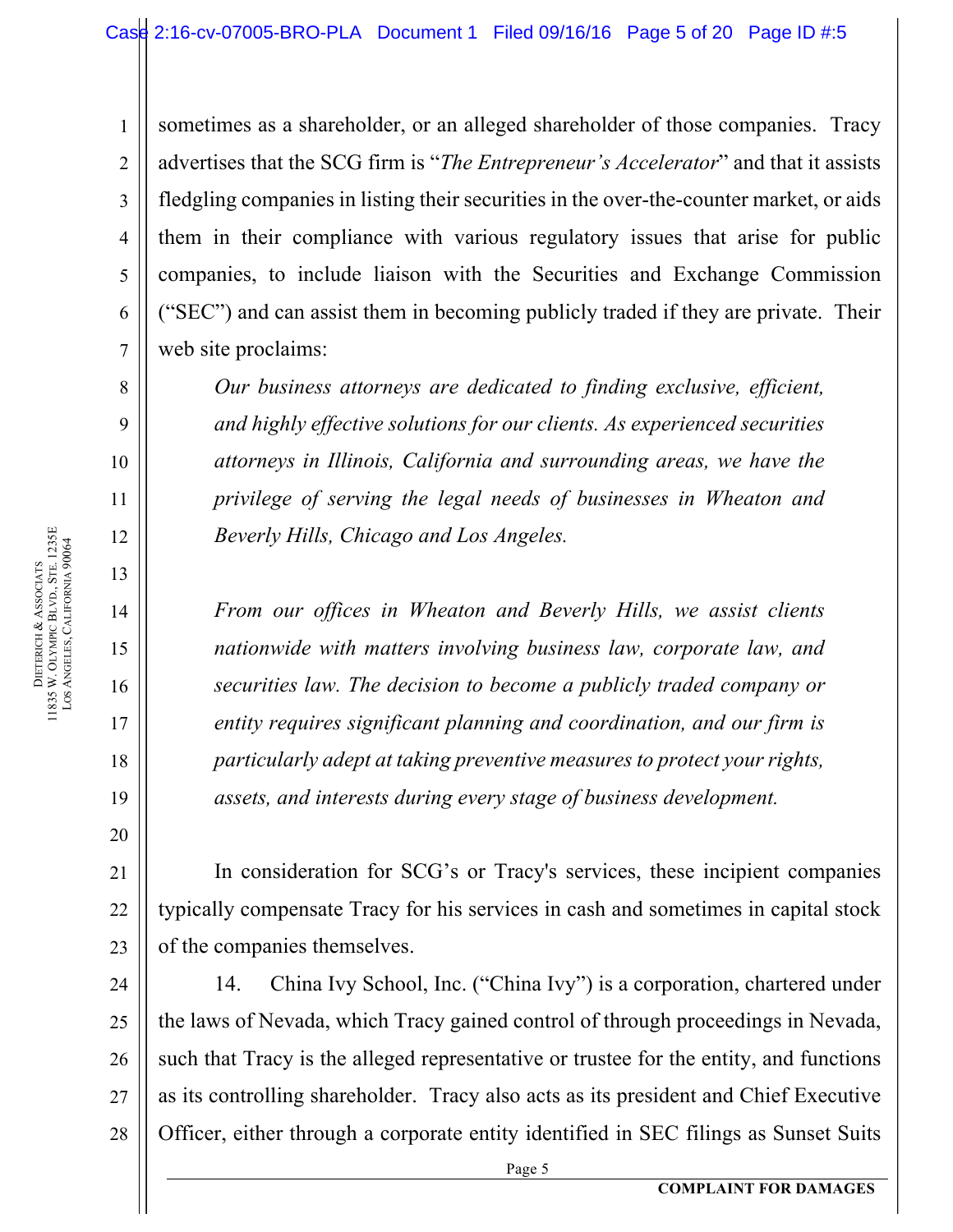Holdings, Inc., of which he is the actual president, or individually, depending upon the filings being made or contracts being executed. China Ivy was a fully-reporting company, filing quarterly and annual reports with the SEC until it fell behind in these obligations over five years ago. It has filed a de-registration statement, signed by Tracy in his guise as the acting president of the corporation, on February 11, 2016. This filing sought to release China Ivy from its obligations to file the necessary reports with the SEC, and de-registrations are generally effective 90 days after their submission date. At the time of the February, 2016 filing, the corporation was stated to have approximately 27 shareholders. From all records available, the corporation was bereft of funds and was not engaged in an active business during 2015.

15. During 2015, the predecessors-in-interest of GF OFFSHORE entered into a written series of emails with Tracy pursuant to which Tracy and/or SCG would cause control of China Ivy to be transferred to GF OFFSHORE in exchange for payment of approximately \$100,000 to SCG for Tracy's services in conducting this transaction and delivering the controlling interest in China Ivy to GF OFFSHORE, among other promises

18 18 19 19 20 20 21 21 22 22 23 23 24 24 25 25 26 26 27 27 16. On October 6, 2015, Tracy advised authorized agents of GF OFFSHORE that, *"Upon my receipt of the remaining contractual balance due of \$29,809, I will proceed with finishing my end of the arrangement. This includes, changing the name of the company ....., restructuring the company to include new investors, inserting operating assets into the company, and turning control of the company over to the proper parties, among other matters."* This payment was made on October 7 and confirmed by Tracy on October 13, 2015. Since that date, no further progress has been made and not one of the promises contained within the emphasized statement has been completed. More promises of performance have been made but only further delay has been the result.

Page 6

28 28

**DIETERICH** & ASSOCIATS 11835 W. OLYMPIC BLVD., STE. 1235E LOS ANGELES, CALIFORNIA 90064 1 1

2 2

3 3

4 4

5 5

6 6

7 7

8 8

9 9

10 10

11 11

12 12

13 13

14 14

15 15

16 16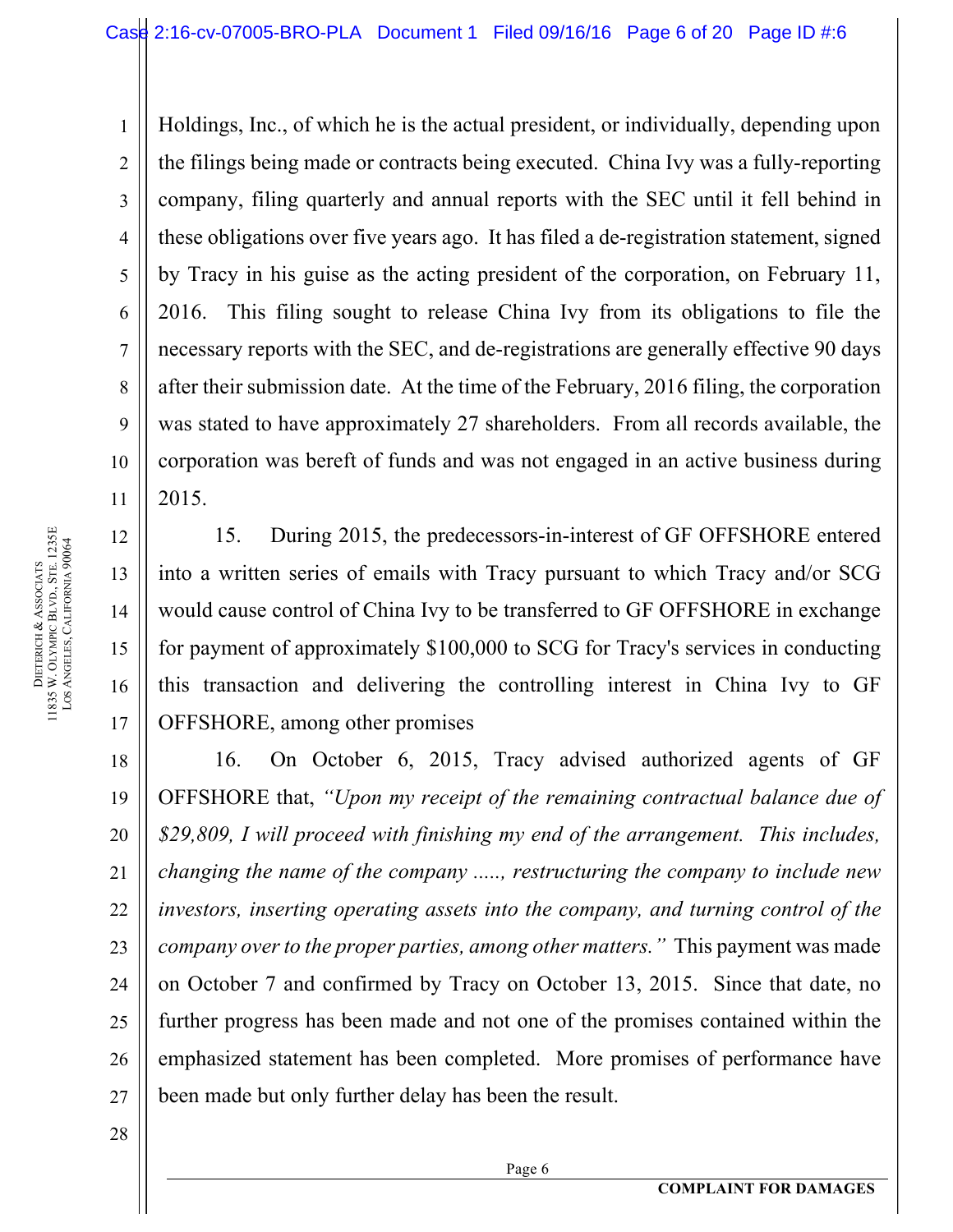17. In December of 2015, agents of GF OFFSHORE were advised that they would have to pay the transfer agent's fees for the public company, in that all public companies are required to engage and pay for a third-party company to handle their share issuances and transfers. An agreement was delivered to Plaintiff's agents, dated December 1, 2015, between GF OFFSHORE and Cathedral Stock Transfer, LLC, and designated as the Transfer Agent and Registrar Agreement between the company and the transfer agent. At that point in time GF OFFSHORE was a private company, not public, was not trading and had no need for a transfer agent. This agreement was for the benefit of China Ivy, the corporation dominated and controlled by Tracy, and which did need a transfer agent, although it already had one: Cathedral Stock Transfer. The one-time payment, represented by agents of SCG to be a very good deal, was \$30,000; allegedly a steep discount from the \$37,200 that would be paid if the payments were made on a monthly basis. *Transfer Online*, a well-regarded and widely used transfer agency, quotes \$550 per month for 3,000 shareholders. GF OFFSHORE actually paid the \$30,000, in December of 2015, to Tracy. Tracy owns the transfer agency.

17 17 18 18 19 19 20 20 21 21 22 22 23 23 24 24 25 25 18. In February of 2016, Tracy advised the Plaintiff that he needed a further \$8,000 for listings with OTC Markets, a company that effectively operates the Over-The-Counter marketplace in the United States, and an additional \$675 for fees due to the State of Nevada for GF OFFSHORE. This money was immediately wired to his trust account on February 25, 2016. Those funds were transferred to him in trust, for onward disbursement to the State of Nevada and to OTC Markets, not as additional fees due Tracy or SCG. Neither the State of Nevada, nor OTC Markets has been paid by Tracy as of the filing of this litigation, some six months later.

26 26 27 27 28 28 19. During negotiations attempting to resolve the problems described above, GF OFFSHORE learned that other persons and entities were being offered control of China Ivy, on a program or package similar to the proposal given to GF

1 1

2 2

3 3

4 4

5 5

6 6

7 7

8 8

9 9

10 10

11 11

12 12

13 13

14 14

15 15

```
Page 7
```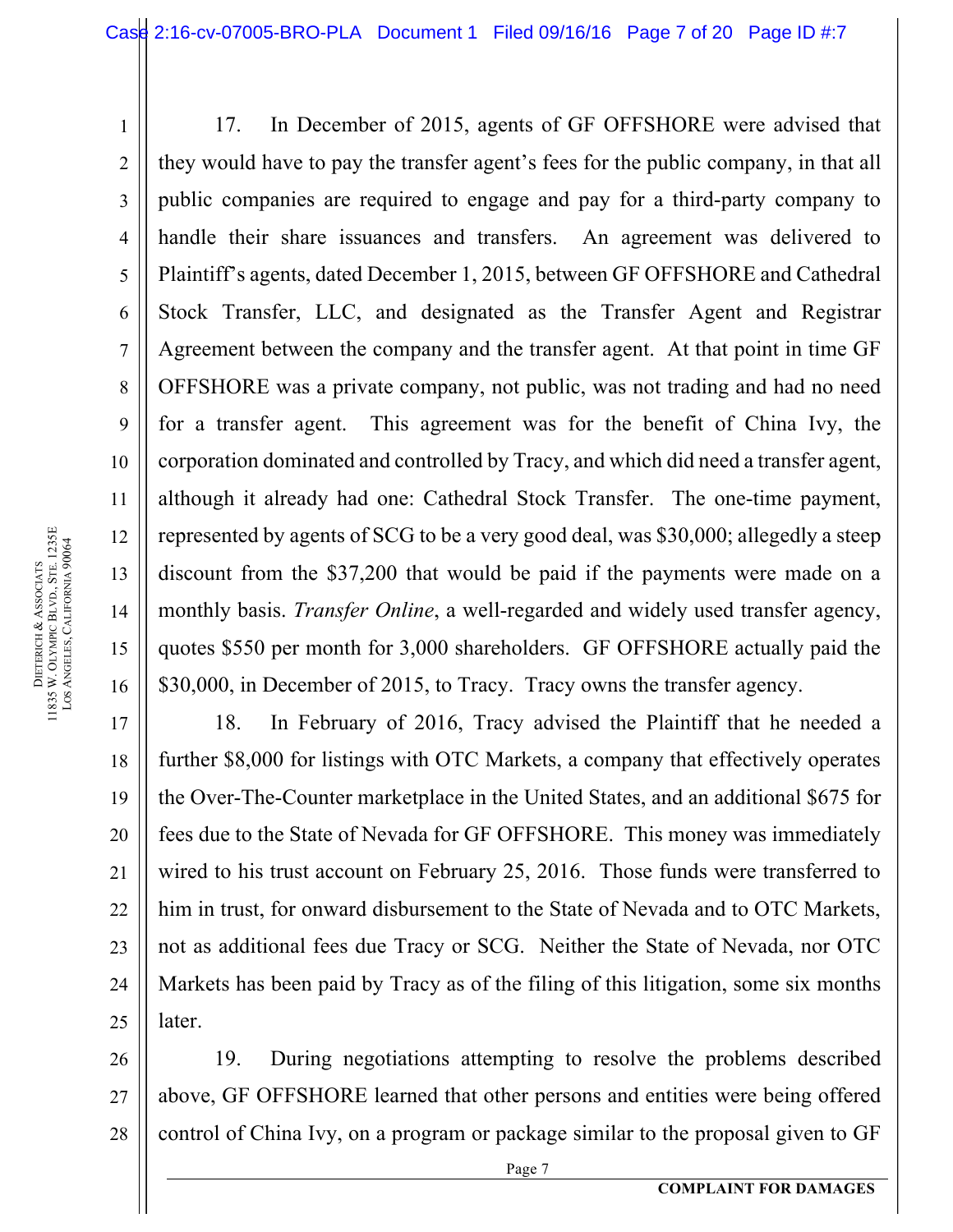OFFSHORE by Tracy and that Tracy was treating China Ivy as an asset over which he exercised dominion and control, counter to the commitments made to GF OFFSHORE.

20. After a multiplicity of attempts to resolve these issues and failures, GF OFFSHORE determined that the court system would provide its only recourse and instituted the current law suit to recover its advances and all other losses incident to and resulting from the misdirections, deceit and fraud perpetrated by the defendants.

21. Despite demand therefor, Tracy has refused to transfer control of China Ivy via share certificate, new share issuance or otherwise to GF OFFSHORE, thus preventing GF OFFSHORE from owning its controlling interest in shares of China Ivy stock and operating as a trading public company. Further, Defendants have been denying GF OFFSHORE its rights as the presumptive controlling shareholder in China Ivy by refusing to provide it with notices of shareholder meetings and refusing thereby to ensure its participation and consent in matters and decisions which require shareholder involvement and/or consent.

22. GF OFFSHORE has performed all conditions and obligations required to be performed by it under the Agreement, except for those conditions that were excused by the acts or conduct of the Defendants or which the Defendants prevented GF OFFSHORE from performing.

23. Because of the Defendants' failure to perform, GF OFFSHORE has lost all of the funds paid to Tracy and has received nothing in exchange for those payments, an amount in excess of \$101,310 when interest is added.

### **SECOND CLAIM FOR RELIEF**

# (*Specific Performance of Agreement to Deliver Control of China Ivy Against All Defendants)*

26 26 27 27 28 28 24. GF OFFSHORE refers to the allegations contained in paragraphs 1 through 24 of this Complaint, inclusive, and by reference thereto, incorporates the same herein as though fully set forth.

Page 8

1 1

2 2

3 3

4 4

5 5

6 6

7 7

8 8

9 9

10 10

11 11

12 12

13 13

14 14

15 15

16 16

17 17

18 18

19 19

20 20

21 21

22 22

23 23

24 24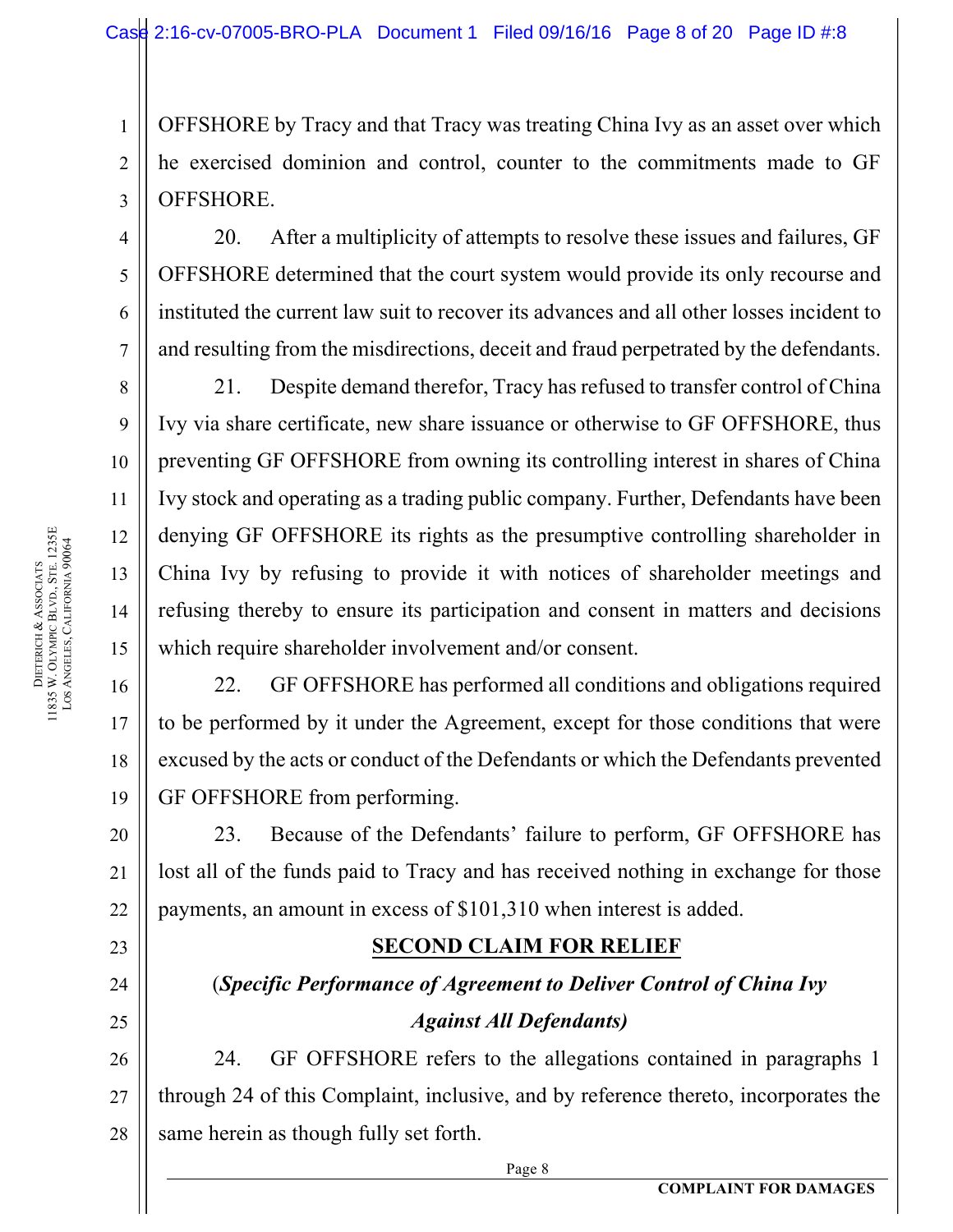25. Defendants repudiated their obligations under the Agreement by deliberately diverting the delivery of the controlling share certificates or issuing new certificates to themselves, by thereafter withholding the China Ivy equity interests (certificates) from GF OFFSHORE, by failing to advise GF OFFSHORE that they had were holding on to the China Ivy certificates and by refusing and continuing to refuse to deliver the China Ivy certificates to GF OFFSHORE.GF OFFSHORE has performed all conditions and obligations required to be performed by it under the Agreement, except for those conditions that were excused by the acts or conduct of the Defendants or which the Defendants prevented GF OFFSHORE from performing.

26. The consideration in the Agreement is adequate and the terms of the Agreement are just and reasonable.

27. GF OFFSHORE has no adequate remedy at law in that the shares of China Ivy to be transferred to GF OFFSHORE are unique and thus, damages would be difficult to ascertain and would not afford adequate relief. GF OFFSHORE is entitled to an order requiring Defendants to convey to GF OFFSHORE certificates constituting the controlling interest in China Ivy.

# **THIRD CLAIM FOR RELIEF**

# *(Fraud and Deceit Regarding Delivery of the China Ivy Certificates Against All Defendants)*

28. GF OFFSHORE refers to the allegations contained in paragraphs 1 through 27 of this Complaint, inclusive, and by reference thereto, incorporates the same herein as though fully set forth.

24 24 25 25 26 26 27 27 28 28 29. GF OFFSHORE alleges that during 2015, and as recently as October 6, 2015, Tracy, individually and through Securities Compliance Group, represented to GF OFFSHORE that as a controlling shareholder of record as of that date, the Defendants would deliver to GF OFFSHORE their controlling position in China Ivy.

Page 9

1 1

2 2

3 3

4 4

5 5

6 6

7 7

8 8

9 9

10 10

11 11

12 12

13 13

14 14

15 15

16 16

17 17

18 18

19 19

20 20

21 21

22 22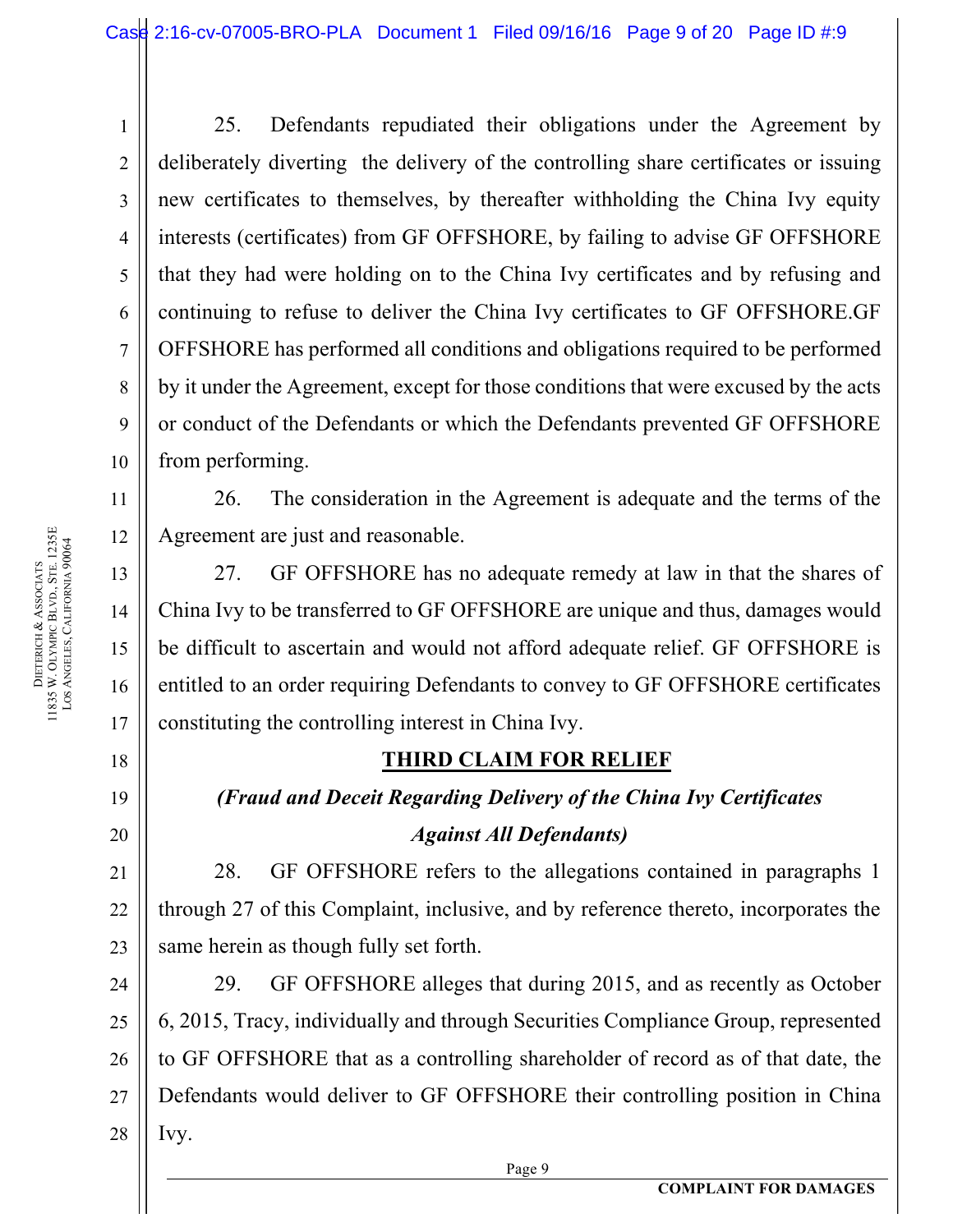30. GF OFFSHORE alleges that receipt of controlling position in China Ivy was a material inducement to GF OFFSHORE in agreeing to engage, participate and invest in and with Tracy, and in choosing to purchase its position as a China Ivy shareholder. GF OFFSHORE further reasonably and justifiably relied on Defendants' omissions as to the actual dates of transfer or share issuance. Defendants' omissions prevented GF OFFSHORE from conducting any of its business in and with China Ivy. At the times the representations were made by Tracy or the Securities Compliance Group on Tracy's behalf, GF OFFSHORE was ignorant of their falsity and believed them to be true.

10 10 11 11 12 12 13 13 14 14 15 15 16 16 17 17 18 18 19 19 20 20 21 21 22 22 31. GF OFFSHORE is further informed and believes, and based thereon alleges, that the true facts are that Defendants had no honest and good faith intention to honor the terms of the Agreement in that, among other things, Defendants thereafter failed to disclose to GF OFFSHORE that the controlling interests in China Ivy were being withheld, to be sold to others, and Defendants withheld and continue to withhold the controlling interest in China Ivy from GF OFFSHORE. GF OFFSHORE is further informed and believes, and based thereon alleges, that Defendants never intended to perform these promises when they were made but made the promises intending that GF OFFSHORE would rely on these promises. Rather, Defendants had always intended to wrongfully delay the delivery of the China Ivy certificates to GF OFFSHORE to prevent GF OFFSHORE from trying to sell additional shares in China Ivy to enhance its capitalization, and in truth intended to sell the controlling position to others.

23 23 24 24 25 25 26 26 27 27 28 28 32. As a direct and proximate result of Defendants' fraud, GF OFFSHORE has been damaged in an amount to be proven at trial but, in no event less than the jurisdictional minimum of this Court. GF OFFSHORE is informed and believes, and based thereon alleges, that Defendants, in doing the acts and making the misrepresentations and fraudulent concealments as set forth above, acted purposefully to induce GF OFFSHORE to invest in and with Tracy, who, as a

1 1

2 2

3 3

4 4

5 5

6 6

7 7

8 8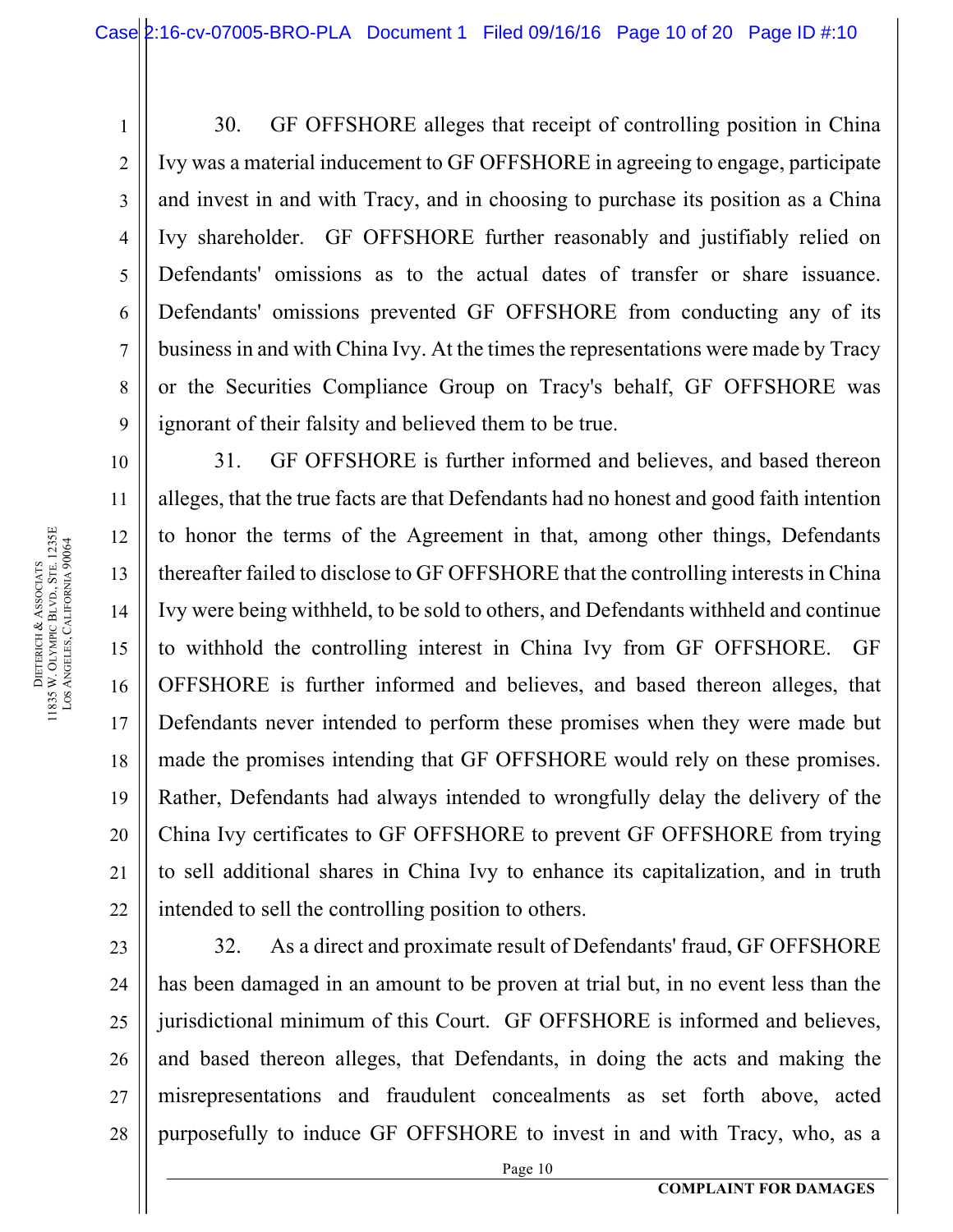controlling shareholder has continued to maintain the Defendants' interest in the company, and to delay GF OFFSHORE's demand for and receipt of the China Ivy certificates necessary to obtain the controlling interest in China Ivy.

33. GF OFFSHORE is informed and believes, and based thereon alleges, that Defendants, in doing the acts and making the misrepresentations and fraudulent concealments as set forth above, acted purposefully to induce GF OFFSHORE to deliver funds to Tracy as the controlling shareholder, even though he was continuing to maintain his interest in the company, delaying GF OFFSHORE's demand for the China Ivy certificates and thereby to keep GF OFFSHORE in the dark concerning Defendants' true intentions, all to the detriment of GF OFFSHORE and in conscious disregard of GF OFFSHORE's rights. In so doing, Defendants acted maliciously and fraudulently with the direct purpose and plan to oppress GF OFFSHORE, to injure and financially damage GF OFFSHORE for Defendants' financial gain and advantage, and by reason thereof, GF OFFSHORE prays herein for and alleges that GF OFFSHORE is entitled to recover exemplary and punitive damages by way of making an example of and punishing Defendants.

## **FOURTH CLAIM FOR RELIEF**

## *(Violation of Section 10(b) of the Exchange Act and Rule 10(b)(5)*

### *Against All Defendants)*

34. GF OFFSHORE refers to the allegations contained in paragraphs I through 33 of this Complaint, inclusive, and by reference thereto, incorporates the same herein as though fully set forth.

23 23 24 24 25 25 26 26 27 27 35. This claim arises under Section 10(b) of the Exchange Act, 15 U.S.C. § 78.j(b) and Rule 10b-5 promulgated thereunder. In connection with the acts alleged in this Complaint, Defendants, directly or indirectly, used the means and instrumentalities of interstate commerce, including the mails, telephone communications, and the facilities of the national securities exchanges.

28 28

///

Page 11

1 1

2 2

3 3

4 4

5 5

6 6

7 7

8 8

9 9

10 10

11 11

12 12

13 13

14 14

15 15

16 16

17 17

18 18

19 19

20 20

21 21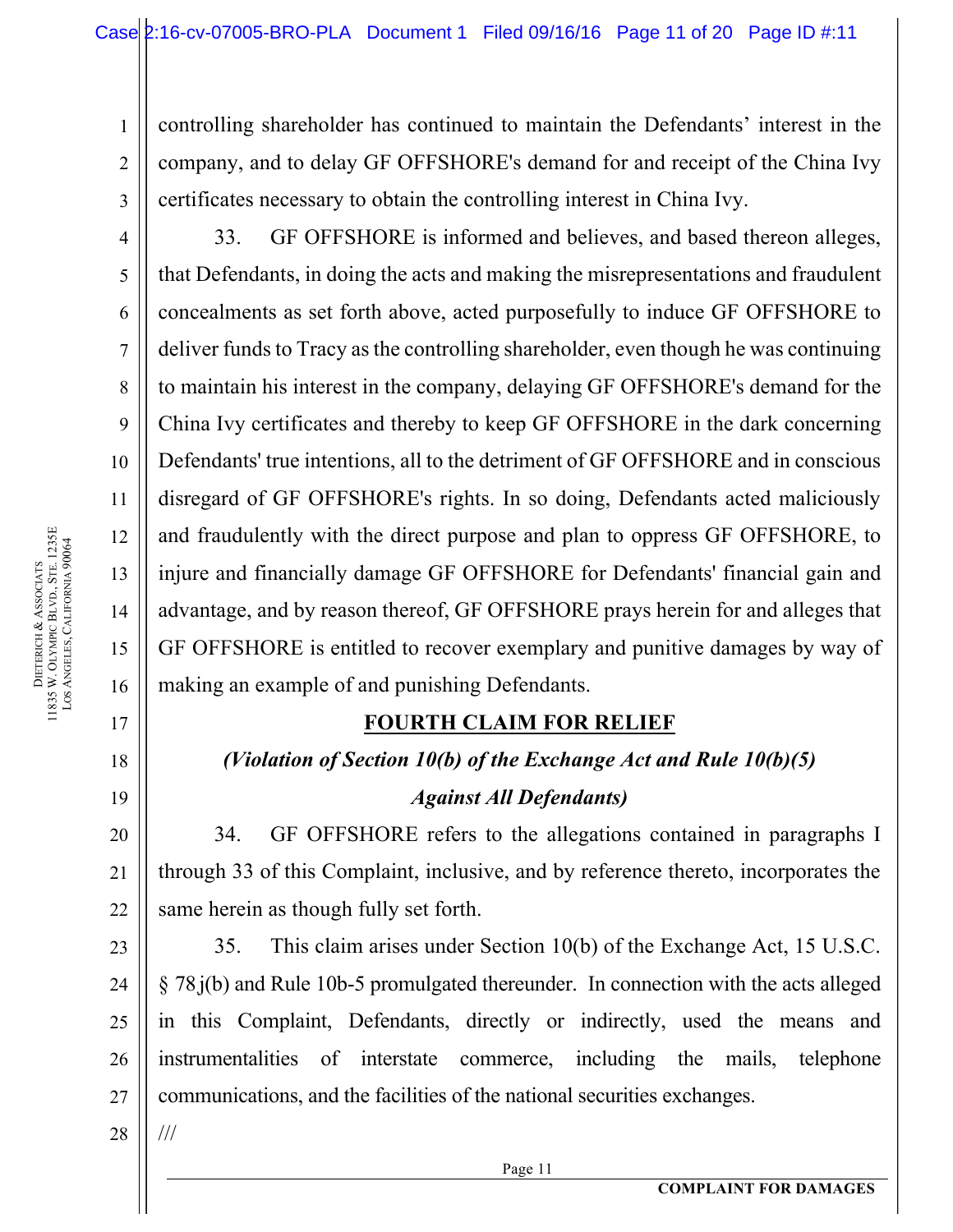36. At all relevant times Defendants, individually and in concert, directly and indirectly, engaged and participated in a continuous course of conduct and conspiracy to conceal and frustrate the issuance of the China Ivy certificates to GF OFFSHORE and to withhold the same from GF OFFSHORE to prevent GF OFFSHORE from operating China Ivy. Defendants employed devices, schemes, and artifices to defraud and recklessly engaged in acts, practices, and a course of conduct as herein alleged in an effort to manipulate the market prices for the common stock of China Ivy by limiting controlling the available supply thereof.

37. The Individual Defendants acted as controlling persons of China Ivy within the meaning of Section 20(a) of the Exchange Act. By reason of their positions as senior officers and directors of China Ivy, the Individual Defendants had the power and authority to cause or to prevent the wrongful conduct complained of herein.

38. Defendants' acts and practices operated as a fraud and deceit upon GF OFFSHORE in connection with the issuance of China Ivy's securities.

39. Defendants' conduct identified above contravenes Section 10(b) of the Exchange Act and Rule l0b-5 thereunder.

40. GF OFFSHORE justifiably relied upon Defendants as heretofore alleged and were damaged thereby. As a result of the deceptive and manipulative scheme by the Defendants, GF OFFSHORE has been damaged in an amount to be proven at trial but, in no event less than the jurisdictional minimum of this Court.

# **FIFTH CLAIM FOR RELIEF**

# *(Breach of Fiduciary Duty Against Individual Defendant)*

41. GF OFFSHORE refers to the allegations contained in paragraphs 1 through 40, inclusive, and by reference thereto, incorporates the same herein as though fully set forth.

27 27 28 28 42. By reason of GF OFFSHORE's status as a corporation, of which Tracy was at times the Chief Executive Officer, and the trust and confidence reposed by GF

Page 12

1 1

2 2

3 3

4 4

5 5

6 6

7 7

8 8

9 9

10 10

11 11

12 12

13 13

14 14

15 15

16 16

17 17

18 18

19 19

20 20

21 21

22 22

23 23

24 24

25 25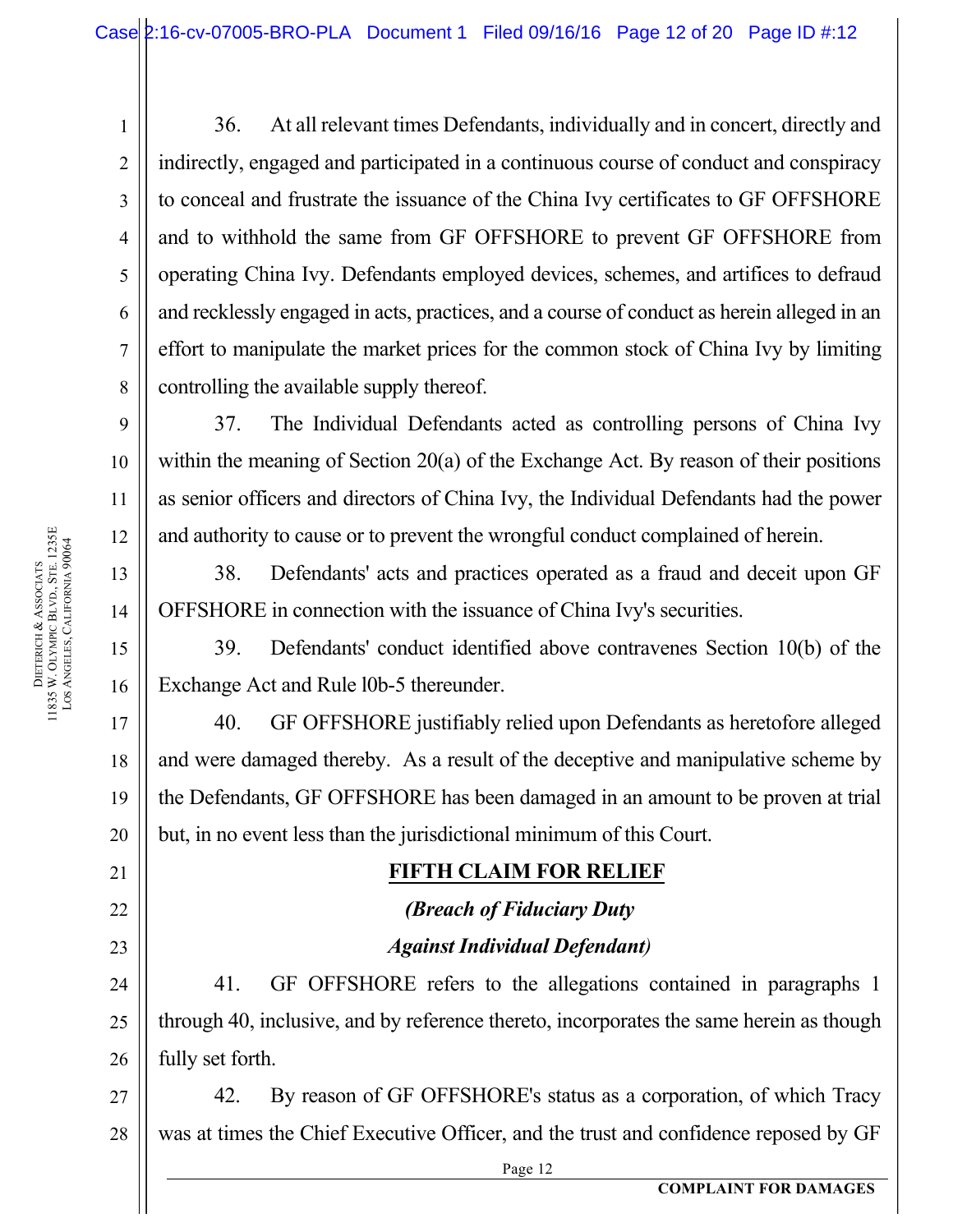OFFSHORE upon the Individual Defendant (Tracy), the Individual Defendant stood as a fiduciary to GF OFFSHORE and, consequently, owed the highest fiduciary duties of loyalty, fidelity and care to GF OFFSHORE. Defendant's fiduciary duties included, but are not limited to, the duty to disclose all material facts and developments relating to GF OFFSHORE's interests in its own operations and in those of China Ivy, the duty not to favor his own personal interests to the detriment of GF OFFSHORE, and the duty not to compromise the interests of GF OFFSHORE as a an officer of GF OFFSHORE.

43. Defendant breached his fiduciary duties to GF OFFSHORE, as described at length above by, *inter alia,* falsely promising GF OFFSHORE that it would receive its controlling interest in China Ivy, even though he was at the time also on officer and/or director of China Ivy, and caused unreasonable delays in the entire process, all to the detriment of GF OFFSHORE and its shareholders.

44. GF OFFSHORE is informed and believes, and based thereon alleges, that instead of complying with his promises and fiduciary obligations, he instead concealed from GF OFFSHORE that the China Ivy certificates were not being issued, advised China Ivy's transfer agent not to deliver the China Ivy certificates to GF OFFSHORE, and withheld and continues to withhold the China Ivy certificates from GF OFFSHORE.

45. As a direct and proximate result of Tracy's intentional breaches of fiduciary duties as described herein, GF OFFSHORE has been damaged in an amount to be proven at trial but, in no event less than the jurisdictional minimum of this Court.

22 22 23 23 24 24 25 25 26 26 27 27 28 28 46. GF OFFSHORE is informed and believes, and based thereon alleges, that Tracy, in doing the acts alleged, and in making the misrepresentations and fraudulent concealments as set forth above, acted purposefully to induce GF OFFSHORE to rely upon and repose faith in Tracy as an officer, while continuing to maintain his interest in the company, to delay GF OFFSHORE's demand for control of China Ivy and thereby curtail GF OFFSHORE's ability to conduct business through China Ivy, sell shares of China Ivy stock to raise money and to keep GF OFFSHORE in the dark concerning

1 1

2 2

3 3

4 4

5 5

6 6

7 7

8 8

9 9

10 10

11 11

12 12

13 13

14 14

15 15

16 16

17 17

18 18

19 19

20 20

21 21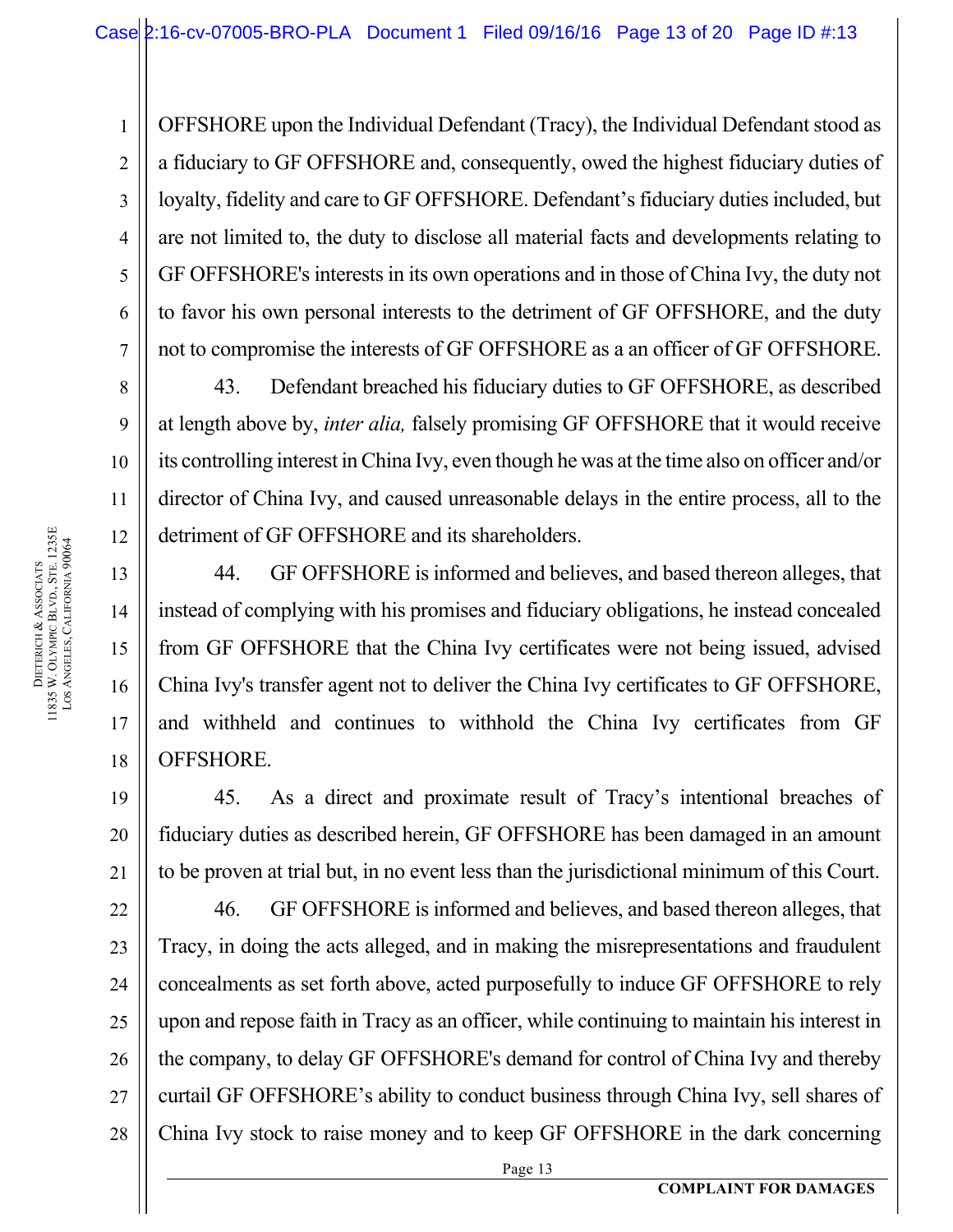Tracy' true intentions, all to the detriment of GF OFFSHORE, and in conscious disregard of GF OFFSHORE's rights. In so doing, Defendant Tracy acted maliciously and fraudulently with the direct purpose and plan to oppress GF OFFSHORE, to injure and financially damage GF OFFSHORE for Defendant's financial gain and advantage, and by reason thereof, GF OFFSHORE prays for and alleges that GF OFFSHORE is entitled to recover exemplary and punitive damages by way of making an example of and punishing Defendant.

### **SIXTH CLAIM FOR RELIEF**

#### *(Conversion of the China Ivy Control Certificates*

#### *Against All Defendants)*

47. GF OFFSHORE refers to the allegations contained in paragraphs 1 through 18, and paragraphs 38 through 40 of this Complaint, inclusive, and by reference thereto, incorporates the same herein as though fully set forth.

48. GF OFFSHORE is the rightful owner of the controlling position in China Ivy to be represented by share certificates and was entitled to immediate and exclusive possession of their issuance.

17 17 18 18 19 19 20 20 49. GF OFFSHORE is informed and believes and based thereon alleges, that Defendants have taken possession of the China Ivy certificates and continue to wrongfully exercise dominion and control over the same for their own benefit and to GF OFFSHORE's detriment.

50. GF OFFSHORE has demanded the delivery of the controlling certificates of China Ivy but the Defendants have failed and refused and continue to fail and refuse to deliver the same.

24 24 25 25 26 26 51. As a direct and proximate result of the Defendants' acts, GF OFFSHORE has suffered damages in an amount to be proven at trial but, in no event less than the jurisdictional minimum of this Court.

27 27 28 28 52. GF OFFSHORE is informed and believes, and based thereon alleges, that the Defendants, in doing the acts alleged, in making the misrepresentations and

1 1

2 2

3 3

4 4

5 5

6 6

7 7

8 8

9 9

10 10

11 11

12 12

13 13

14 14

15 15

16 16

21 21

22 22

23 23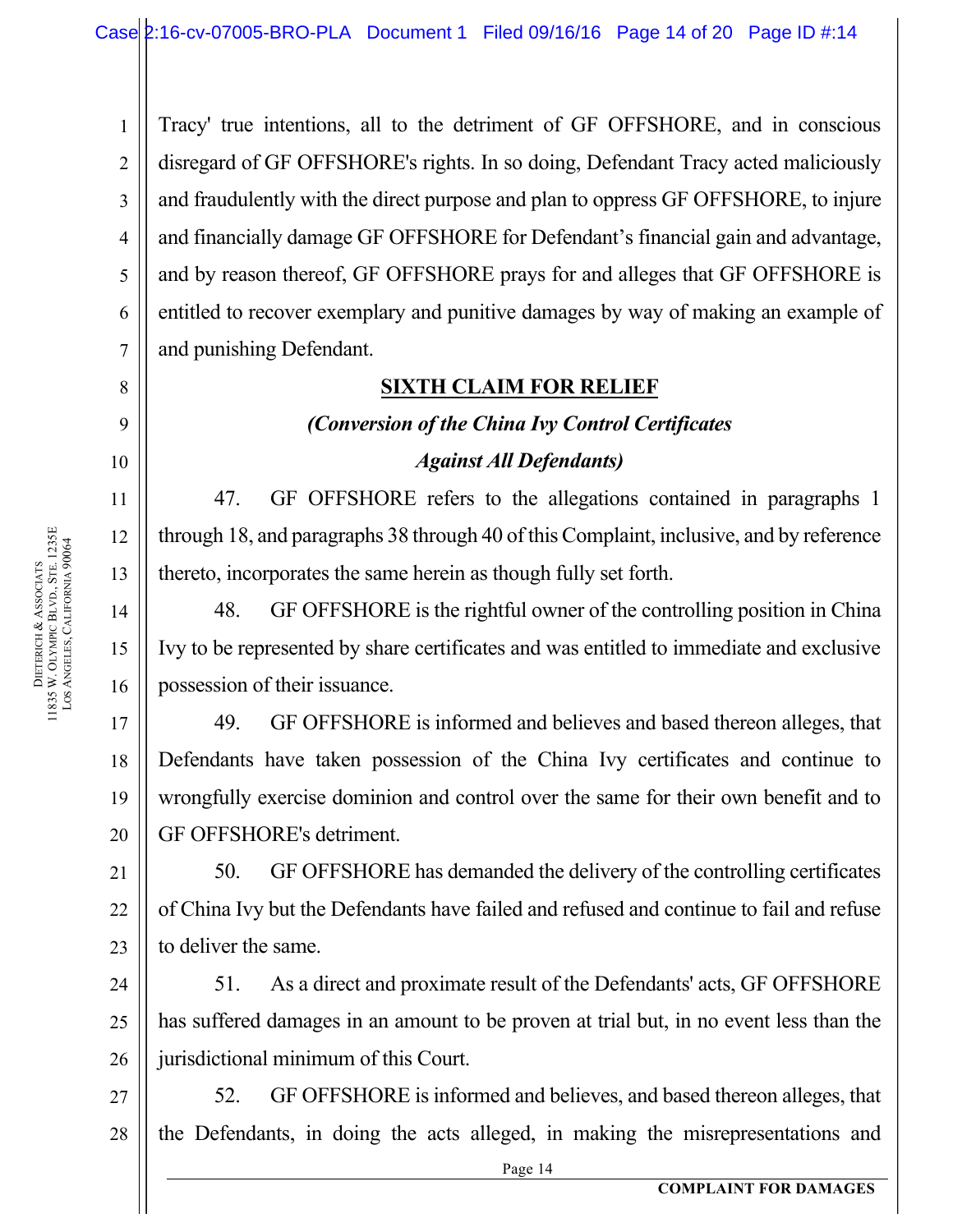1 1 2 2 3 3 4 4 5 5 6 6 7 7 8 8 fraudulent concealments as set forth above, did so with the knowledge that they were false and inaccurate, all to the detriment of GF OFFSHORE and in conscious disregard of GF OFFSHORE's rights. In so doing, Defendants acted maliciously and fraudulently with the direct purpose and plan to oppress GF OFFSHORE, to injure and financially damage GF OFFSHORE for Defendants' financial gain and advantage, and by reason thereof, GF OFFSHORE prays for and alleges that GF OFFSHORE is entitled to recover exemplary and punitive damages by way of making an example of and punishing Defendants.

### **SEVENTH CLAIM FOR RELIEF**

# **(***Professional Negligence Against All Defendants)*

53. GF OFFSHORE refers to the allegations contained in paragraphs 1 through 52 of this Complaint, inclusive, and by reference thereto, incorporates the same herein as though fully set forth.

54. GF OFFSHORE engaged the Defendants to be its legal representatives in the transactions described above, and relied upon them to effect share transfers, registrations with the State and Federal governments, liaise with transfer agents and market makers, and generally to provide ethical legal service to the Plaintiff corporation and in turn to its shareholders.

55. Under the terms of the Defendants' Agreement with GF OFFSHORE, they have obligated themselves to deliver the controlling certificates of China Ivy to GF OFFSHORE, to represent GF OFFSHORE with the various agencies and regulators described in paragraph 50 and to conduct these representations in the best interest of their client, GF OFFSHORE.

25 25 26 26 27 27 28 28 56. Defendants breached their agreement by failing and refusing to perform adequate legal services, by failing to deliver the control certificates to GF OFFSHORE, by allegedly engaging a transfer agency, owned by these same Defendants, at rates well in excess of prevailing fair market rates, by obtaining funds advanced to them (namely

9 9

10 10

11 11

12 12

13 13

14 14

15 15

16 16

17 17

18 18

19 19

20 20

21 21

22 22

23 23

24 24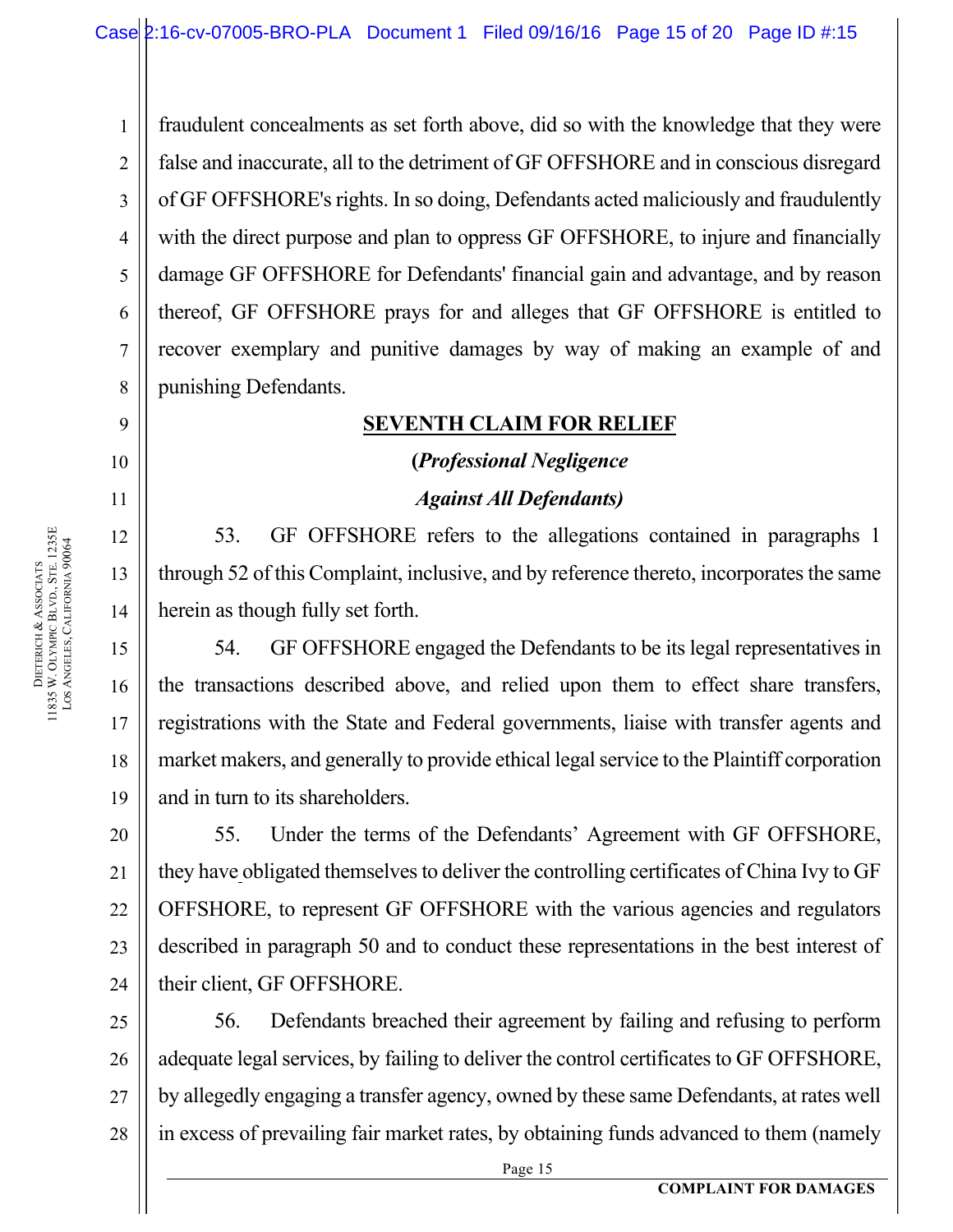\$8675.00 specifically delivered for the purposes of paying filing and/or registration fees due the marketing and listing agents and the State corporate agents), and generally distributing these funds in a manner inimical to the best interests of their client, GF OFFSHORE. These activities are well below the standards and customs of practice in the profession.

57. GF OFFSHORE has performed all conditions and obligations required to be performed by it under their engagement Agreement with Defendants except for those conditions that were excused by the acts or conduct of the Defendants or which the Defendants prevented GF OFFSHORE from performing.

58. As a direct and proximate result of Defendants' negligence, Plaintiff has suffered damages in an amount to be proven at trial but, in no event less than the jurisdictional minimum of this Court.

### **EIGHTH CLAIM FOR RELIEF**

# *(Misrepresentation Against All Defendants)*

59. GF OFFSHORE refers to the allegations contained in paragraphs 1 through 18, 38 through 40, and 50 through 52 of this Complaint, inclusive, and by reference thereto, incorporates the same herein as though fully set forth.

60. Defendants repudiated their obligations under the controlling interest transfer Agreement with GF OFFSHORE by failing and refusing to deliver the requisite certificates and by persisting in such refusal. These acts constitute a misrepresentation to GF OFFSHORE of the terms of the Agreement.

23 23 24 24 25 25 26 26 61. GF OFFSHORE has performed all conditions and obligations required to be performed by it under its Agreement with the Defendants, except for those conditions that were excused by the acts or conduct of the Defendants or which the Defendants prevented GF OFFSHORE from performing.

27 27 28 28 62. The consideration in the Shareholder Agreement is adequate and the terms of the Agreement are just and reasonable as was indicated by the October 7, 2015

1 1

2 2

3 3

4 4

5 5

6 6

7 7

8 8

9 9

10 10

11 11

12 12

13 13

14 14

15 15

16 16

17 17

18 18

19 19

20 20

21 21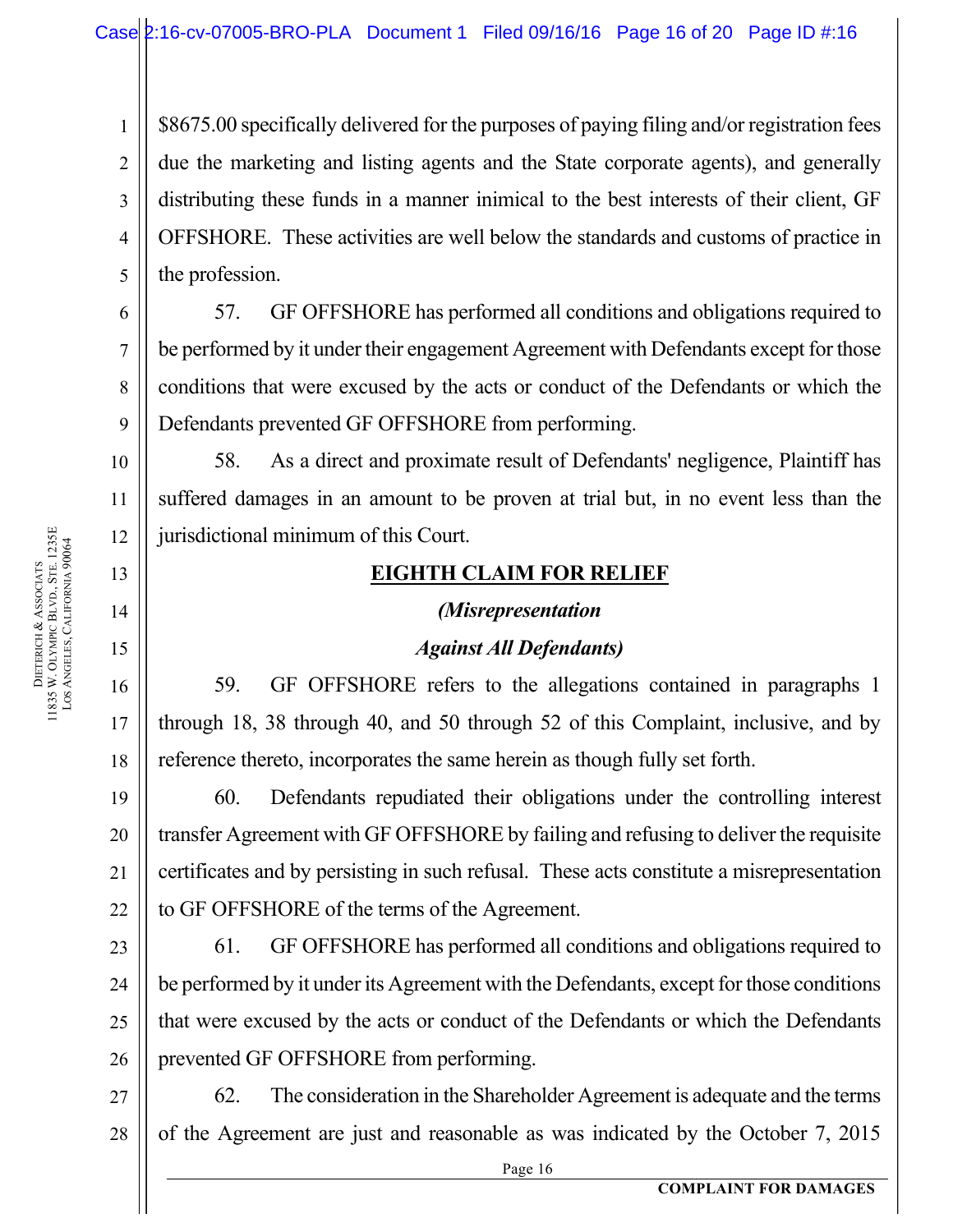statements of Tracy in his email of that date. GF OFFSHORE has no adequate remedy at law in that the certificates are unique and thus damages would be difficult to ascertain and would not afford adequate relief. GF OFFSHORE is entitled to an order requiring Defendants to either convey the certificates to GF OFFSHORE or repay them for all funds delivered to Defendants, in an amount to be proven at trial but, in no event less than the jurisdictional minimum of this Court.

### **NINTH CLAIM FOR RELIEF**

# *(Conversion of the Trust Account Funds Against All Defendants)*

63. GF OFFSHORE refers to the allegations contained in paragraphs 1 through 62 of this Complaint, inclusive, and by reference thereto, incorporates the same herein as though fully set forth.

64. GF OFFSHORE is entitled to have the funds advanced to the Defendants, via the attorney-client trust account provided, paid or delivered to the proper parties, and not retained by the Defendants for other purposes.

65. GF OFFSHORE is informed and believes and based thereon alleges, that Defendants have taken possession of these funds (\$8675) and continue to wrongfully exercise dominion and control over the same for their own benefit and to GF OFFSHORE's detriment. Neither the State of Nevada nor OTC Markets has received any money from Defendants on behalf of GF OFFSHORE or even China Ivy, as represented by the Defendants.

22 22 23 23 24 24 66. GF OFFSHORE has demanded the delivery of the money to the proper parties but Defendants have failed and refused and continue to fail and refuse to deliver the same.

25 25 26 26 27 27 28 28 67. As a direct and proximate result of the Defendants' acts, GF OFFSHORE has suffered damages in an amount to be proven at trial but, in no event less than the \$8,675 previously tendered, along with sums delivered in anticipation of completing the terms of the Agreement between the parties.

Page 17

1 1

2 2

3 3

4 4

5 5

6 6

7 7

8 8

9 9

10 10

11 11

12 12

13 13

14 14

15 15

16 16

17 17

18 18

19 19

20 20

21 21

**COMPLAINT FOR DAMAGES**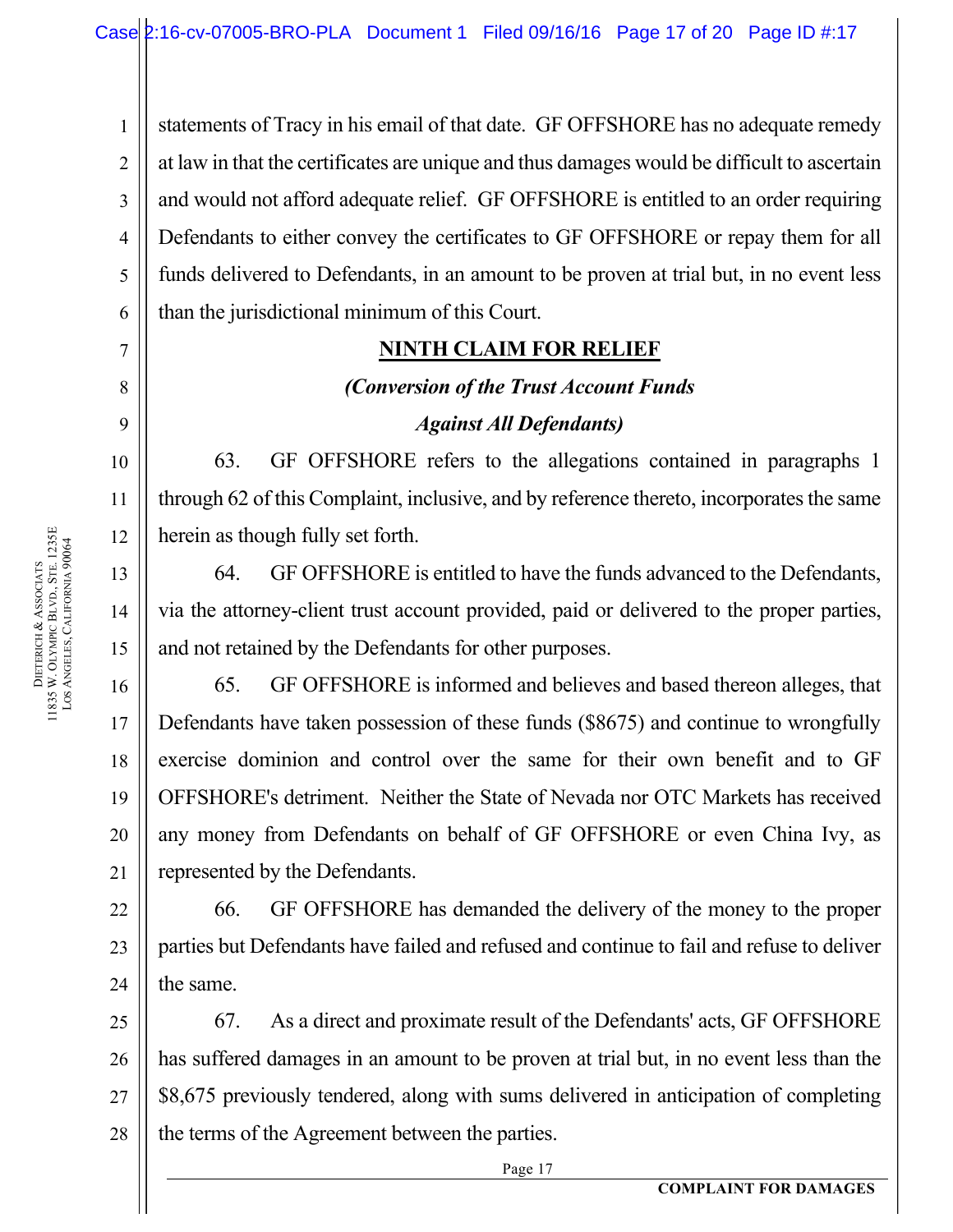68. GF OFFSHORE is informed and believes, and based thereon alleges, that the Defendants, in doing the acts alleged, acted purposefully to induce GF OFFSHORE to deliver these sums to their trust account so as to provide more money to Defendants, all to the detriment of GF OFFSHORE and in conscious disregard of GF OFFSHORE's rights. In so doing, Defendants acted maliciously and fraudulently with the direct purpose and plan to oppress GF OFFSHORE, to injure and financially damage GF OFFSHORE for Defendants' financial gain and advantage, and by reason thereof, GF OFFSHORE prays herein for and alleges that GF OFFSHORE is entitled to recover exemplary and punitive damages by way of making an example of and punishing Defendants.

### **TENTH CLAIM FOR RELIEF**

# *(Conflict of Interest Against Tracy)*

69. GF OFFSHORE refers to the allegations contained in paragraphs 1 through 68 of this Complaint, inclusive, and by reference thereto, incorporates the same herein as though fully set forth.

17 17 18 18 19 19 20 20 21 21 22 22 23 23 24 24 25 25 26 26 70. Defendant Tracy placed himself in the positions of officer of GF OFFSHORE at times relevant to the actions taking place during the terms of the Agreement, only removing himself from these positions, and from the position as legal representative, on April 7, 2016. Prior to that resignation, Defendant Tracy was in an irreconcilable conflict of interest with the rights and demands of GF OFFSHORE versus those of China Ivy, a company which he controlled, and with both Defendant lawyer entities, seeking the highest profits and returns from these positions, but only for Defendants Tracy and SCG. At no time were the interests of GF OFFSHORE placed ahead of those of the Defendants, all to the detriment of GF OFFSHORE.

27 27 28 28 71. GF OFFSHORE is therefore entitled to an order requiring Defendants to either convey the certificates for control of China Ivy to GF OFFSHORE or repay GF

Page 18

1 1

2 2

3 3

4 4

5 5

6 6

7 7

8 8

9 9

10 10

11 11

12 12

13 13

14 14

15 15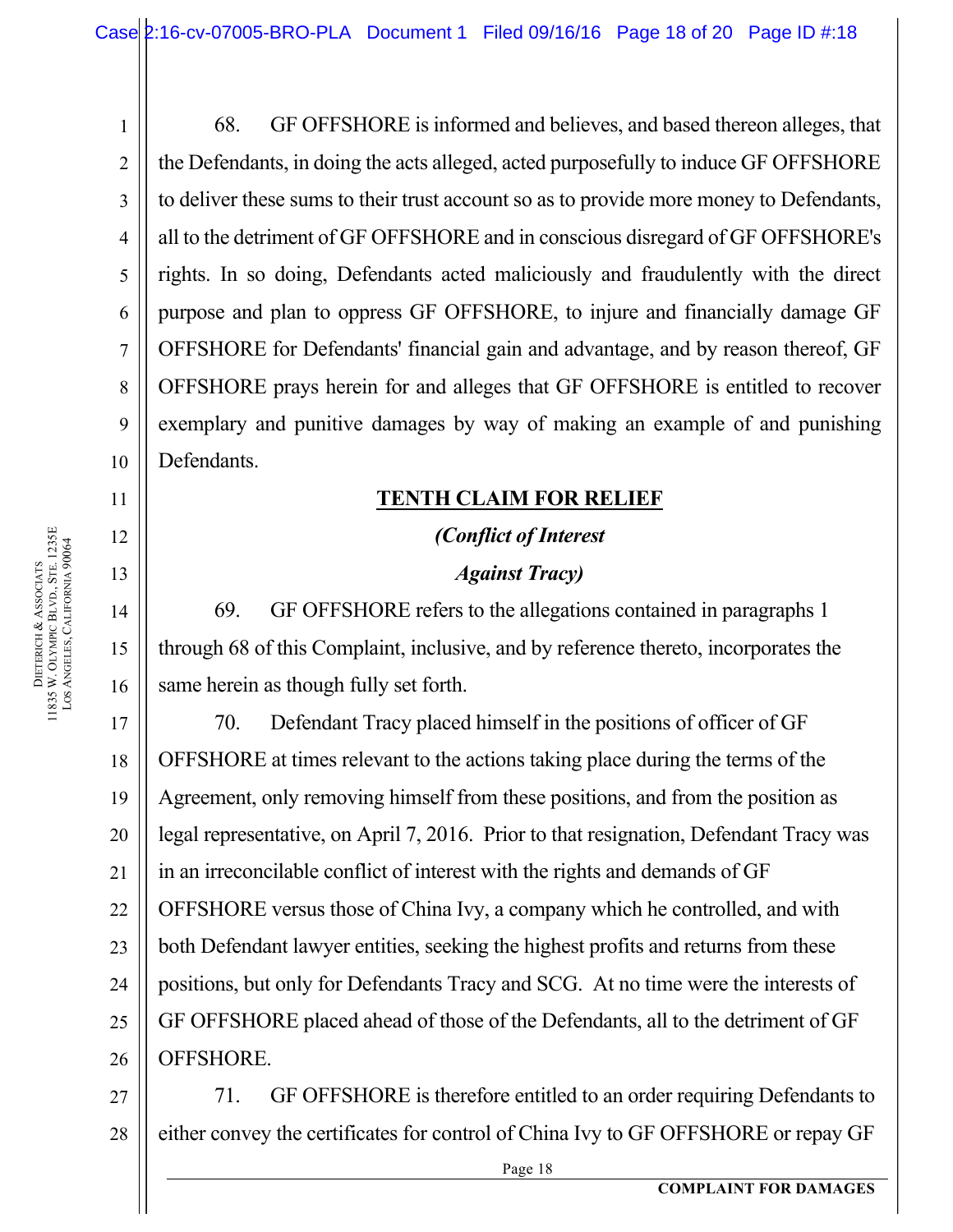|                                | Case 2:16-cv-07005-BRO-PLA Document 1 Filed 09/16/16 Page 19 of 20 Page ID #:19    |  |  |  |  |  |  |  |
|--------------------------------|------------------------------------------------------------------------------------|--|--|--|--|--|--|--|
| $\mathbf{1}$<br>$\overline{2}$ | OFFSHORE for all funds delivered to Defendants, in an amount to be proven at trial |  |  |  |  |  |  |  |
| $\mathfrak{Z}$                 | but, in no event less than the jurisdictional minimum of this Court.               |  |  |  |  |  |  |  |
| $\overline{4}$                 | <b>PRAYER FOR RELIEF</b>                                                           |  |  |  |  |  |  |  |
| 5                              | WHEREFORE, GF OFFSHORE prays judgment against Defendants, and                      |  |  |  |  |  |  |  |
| 6                              | each of them, as follows:                                                          |  |  |  |  |  |  |  |
| 7                              |                                                                                    |  |  |  |  |  |  |  |
| 8                              | As to the First, Third, Fourth, Fifth, Sixth, Seventh, Eighth, Ninth and Tenth     |  |  |  |  |  |  |  |
| 9                              | Causes of Action:                                                                  |  |  |  |  |  |  |  |
| 10                             | For general damages;<br>$\mathbf{i}$ .                                             |  |  |  |  |  |  |  |
| 11                             | $\overline{\mathbf{11}}$ .<br>For special damages for pecuniary loss.              |  |  |  |  |  |  |  |
| 12                             |                                                                                    |  |  |  |  |  |  |  |
| 13                             | As to the Third, Fourth, Fifth, Sixth and Ninth Causes of Action:                  |  |  |  |  |  |  |  |
| 14                             | iii.<br>For punitive damages according to proof.                                   |  |  |  |  |  |  |  |
| 15                             | As to the Second, Sixth, Eighth and Tenth Causes of Action:                        |  |  |  |  |  |  |  |
| 16                             | iv. For an order requiring Defendants to convey to GF OFFSHORE the                 |  |  |  |  |  |  |  |
| 17                             | China Ivy certificates necessary to transfer control of the corporation            |  |  |  |  |  |  |  |
| 18                             | to GF OFFSHORE.                                                                    |  |  |  |  |  |  |  |
| 19                             |                                                                                    |  |  |  |  |  |  |  |
| 20                             | As to all Causes of Action:                                                        |  |  |  |  |  |  |  |
| 21                             | For an award of prejudgment interest at the maximum rate allowed<br>V.             |  |  |  |  |  |  |  |
| 22                             | by law.                                                                            |  |  |  |  |  |  |  |
| 23<br>24                       | For an award of costs of suit, including reasonable attorneys' fees, as<br>vi.     |  |  |  |  |  |  |  |
| 25                             | allowed by law.                                                                    |  |  |  |  |  |  |  |
| 26                             | vii.<br>For such other relief as this Court may deem just and appropriate.         |  |  |  |  |  |  |  |
| 27                             | $\frac{1}{1}$<br>$\frac{1}{1}$                                                     |  |  |  |  |  |  |  |
| 28                             | $/\!/ /$                                                                           |  |  |  |  |  |  |  |
|                                | Page 19                                                                            |  |  |  |  |  |  |  |
|                                | <b>COMPLAINT FOR DAMAGES</b>                                                       |  |  |  |  |  |  |  |

**DIETERICH** & ASSOCIATS W. OLYMPIC BLVD., STE. 1235E LOS ANGELES, CALIFORNIA 90064